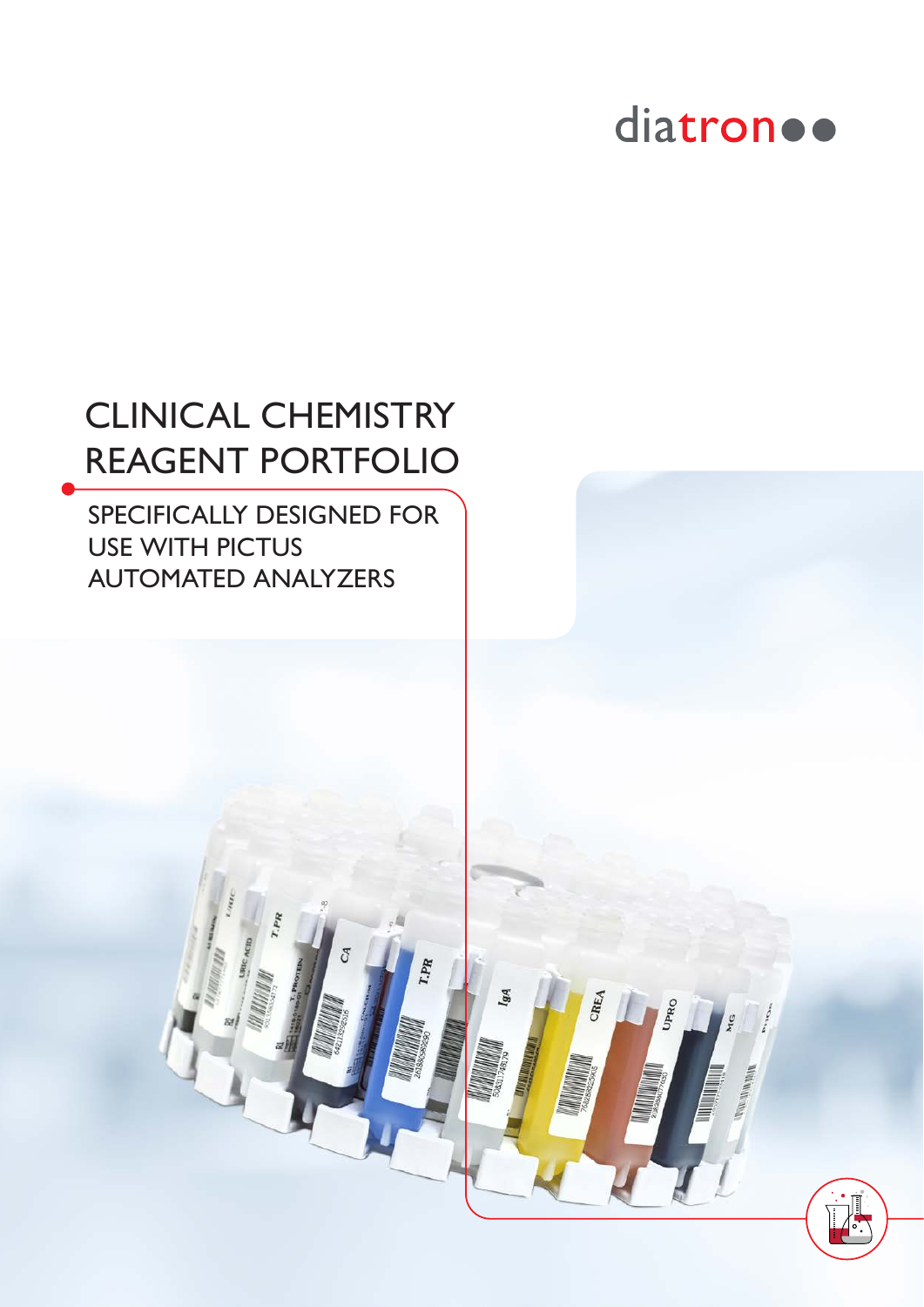## **OVERVIEW**

The extensive menu of Diatron chemistry reagents offer high quality, long life and exceptional performance. The applications are designed with excellent sensitivity, precision and extended linearity ranges. The reagents are manufactured at an ISO 13485-certified facility, where they undergo extensive QC and performance testing.

#### HIGH QUALITY, EXCEPTIONAL **PERFORMANCE**

Each lot is optimized to ensure minimum lot to lot variation and are cross matched to reference calibrators and controls. Most reagents have up to 24 months shelf life, 30 to 60 days on-board, open container stability and long life calibration curves.



#### EASY-TO-USE AND SAFE

The tests' liquid reagents are ready-to-use and load directly onto the Diatron Pictus automated Clinical Chemistry analyzers, for which they have been designed and performance-optimized.

All Diatron clinical chemistry reagents are QCverified with excellent sensitivity, precision and linearity. They are manufactured in large production lots in an ISO 13485-certified production facility, where they undergo extensive performance testing for each lot to ensure performance variation is minimized and shelf life maximized to up to 24 months.

### HIGH STABILITY AND COST SAVING

Diatron clinical chemistry reagents are highly stable and require minimal calibration runs, so they can remain on the analyzer between runs and deliver first class performance at all times.

Wide assay linearity ranges in many tests ensure fewer sample repeats, saving laboratory time and cost. All tests are conveniently barcoded for data traceability and packed in small volumes eliminating wastage. Designed to meet and exceed stringent customer requirements, the tests perform to the very highest level of clinical chemistry reagents. Protein assays demonstrate very high hook effect limits, low interference from HAMA, RF or heterophilic antibodies, whilst a unique Ab-latex binding technique enhances quality in Diatron's immunoturbidimetric based assays.

#### DIFFERENT KIT SIZE OPTIONS

Suitable to meet the needs of small to large laboratories with variable workload volumes.

### KEY FEATURES AND BENEFITS